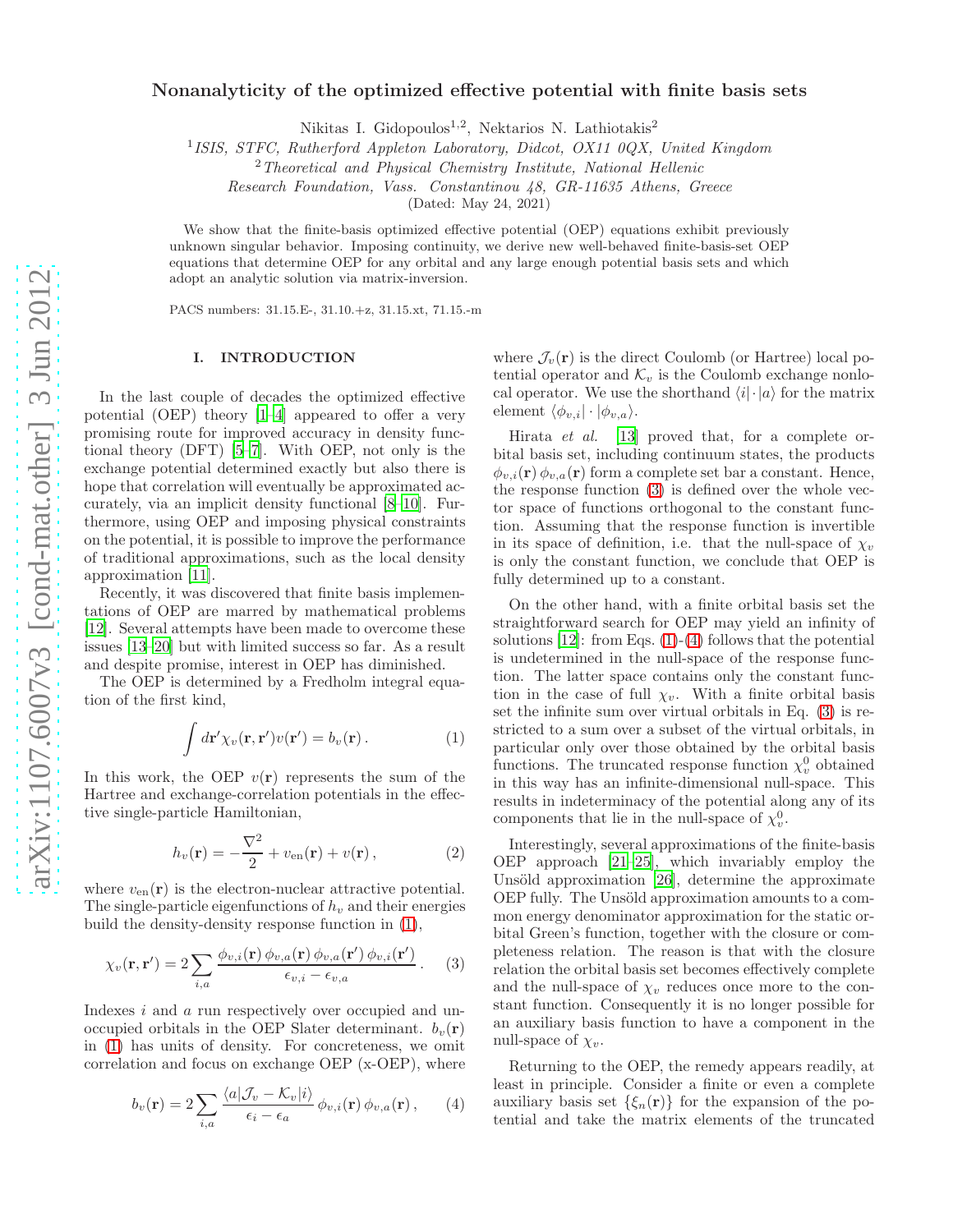response function  $\chi_v^0$  with the auxiliary basis functions:

<span id="page-1-2"></span>
$$
A_{kn} \doteq -\frac{1}{2} \iint d\mathbf{r} \, d\mathbf{r}' \, \xi_k(\mathbf{r}) \, \chi_v^0(\mathbf{r}, \mathbf{r}') \, \xi_n(\mathbf{r}'). \tag{5}
$$

This matrix gives the projection of  $\chi_v^0$  in the space spanned by the auxiliary basis functions. Its diagonalization yields eigenfunctions with singular and with nonsingular eigenvalues, which provide a convenient orthonormal basis in the auxiliary space. The null eigenfunctions of  $A_{kn}$  are auxiliary functions that belong in the null-space of  $\chi_v^0$  and cannot be used for the expansion of the potential, since the potential is undetermined along them. The expansion of the potential along the remaining nonsingular eigenfunctions is well defined.

Unfortunately, such a singular value decomposition (SVD) and truncation of the null eigenvectors is in general ambiguous because the singular eigenvalues of the matrix  $A_{kn}$  are not always separated unambiguously from the nonzero ones, as can be seen in Fig. [1](#page-1-0) for the correlation-consistent polarized-valence triple-zeta (ccpVTZ) basis sets. Then, the inversion of  $A_{kn}$  is not straightforward.



<span id="page-1-0"></span>Figure 1: The eigenvalues of matrix A for the Ne atom. Circles, squares, diamonds, and triangles correspond to the ccpVDZ orbital basis set and uncontracted cc-pVDZ, cc-pVTZ, cc-pVQZ and Partridge auxiliary basis sets respectively. Stars correspond to cc-pVTZ orbital and uncontracted cc-pVTZ auxiliary basis sets.

Nevertheless, sometimes, the singular eigenvalues of  $A_{kn}$  can be unambiguously identified a priori, with a clear gap of many orders of magnitude separating them from the rest. Such a case is shown in Fig. [1](#page-1-0) with the correlation-consistent, polarized-valence double-zeta (ccpVDZ) orbital basis set and several auxiliary basis sets. In this case, the resulting potential after truncation of the singular eigenvectors and inversion of  $A_{kn}$  is expected to be unique. However, it is a mystery why in these cases the resulting potential, which is mathematically unique and well defined, looks unphysical with strong oscillations appearing near the nuclei; in the case of atoms, these os-



<span id="page-1-1"></span>Figure 2: Finite-basis exchange OEPs  $v_x^0$  for the Ne atom with the same cc-pVDZ orbital basis set and four different auxiliary basis sets: uncontracted cc-pVDZ, uncontracted ccpVTZ, uncontracted cc-pVQZ, and uncontracted Partridge. The four potentials converge with an expanding auxiliary basis set to a potential that depends on the orbital basis only. The full numerical result from Ref. [\[15](#page-7-13)] is shown with a dotted line.

cillations make the potential look very different from the exact x-OEP [\[15](#page-7-13)], as can be seen in Fig. [2.](#page-1-1)

In Fig. [2](#page-1-1) we show the x-OEPs for the same orbital basis set cc-pVDZ and four auxiliary basis sets cc-pVDZ, cc-pVTZ, cc-pVQZ and Partridge (all uncontracted). As expected, since the truncation of the null eigenvectors of  $A_{kn}$  is clear and straightforward, the four potentials in Fig. [2](#page-1-1) are close to each other and converge with an expanding auxiliary basis set. Thus, Fig. [2](#page-1-1) provides a numerical demonstration of our argument that when the SVD of matrix  $A_{kn}$  is unambiguous, the resulting potentials from finite-basis OEP theory are mathematically well defined. Of course, it is surprising that the plots converge to a potential that looks unphysical and is significantly different from the full numerical x-OEP.

So far in the literature, the underlying reason for this anomaly has remained elusive and it is usually confused with the ill-posedness of the inversion of  $A_{kn}$ , the two problems appearing as one. For example, it is often written that similar wild oscillations of the potential near the nuclei appear when the orbital and auxiliary basis sets are not balanced. The lack of precise definition of balanced basis sets notwithstanding, we have observed in Figs. [1](#page-1-0) and [2](#page-1-1) that the anomaly is present after the truncation of auxiliary functions in the null-space of  $\chi_v^0$ , even in cases where the SVD of  $A_{kn}$  is clear and unambiguous.

In this work, we distinguish between the cause for the anomalous behavior of the otherwise mathematically well-defined finite-basis OEP, and the general illposedness of the choice of SVD cutoff for the truncation and inversion of  $A_{kn}$ . We shall first focus on the former clear-cut problem which we shall resolve. Then, we shall discuss briefly the more common and complicated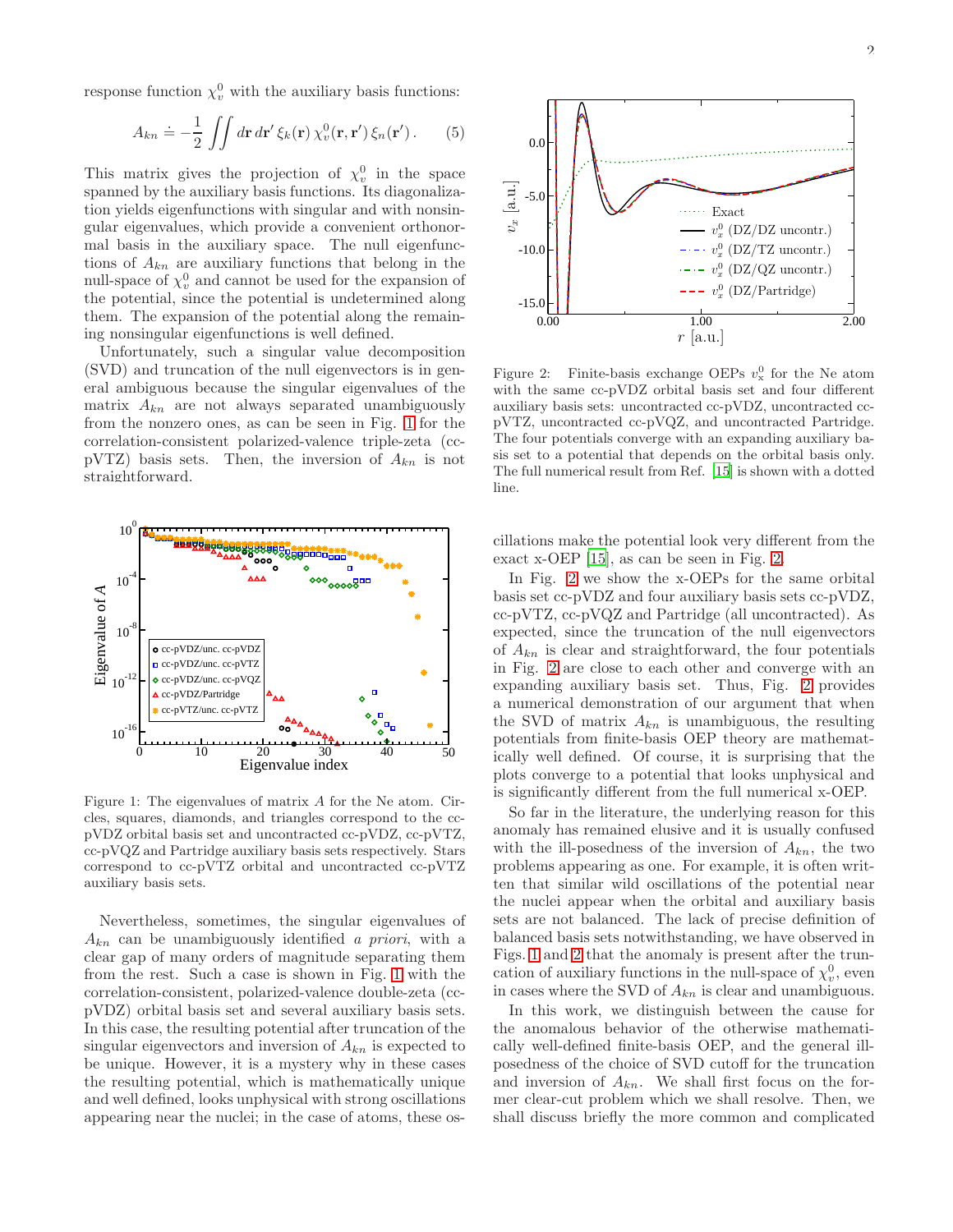case, where the anomaly appears entangled with the illposedness of the inversion of the matrix  $A_{kn}$  of the response function. We shall investigate this problem at length in a future publication. However, preliminary results presented in the last section indicate that our treatment of the nonanalyticity helps to sort out this problem as well.

## II. ANALYSIS

We shall base our analysis on the solution of the intermediate x-OEP equation,

$$
\chi_u \, v_{oep} = b_u \,, \tag{6}
$$

with a fixed potential u in  $h_u$  [Eq. [\(2\)](#page-0-3)], i.e., u is not updated to self-consistency; we also omit the explicit dependence on  $u$ . For simplicity, we shall analyze the consequence of a finite orbital basis set in the special case where the finite orbital set is composed of the occupied orbitals  $\phi_i$  and of a subset of the (mostly lower lying) virtual orbitals  $\phi_a$  of h. The virtual orbitals of h [Eq. [\(2\)](#page-0-3)] that are outside the orbital basis form the complement basis; they will be denoted by  $\tilde{\phi}_a$  (or simply  $\tilde{a}$ ) and their energies will be denoted by  $\tilde{\epsilon}_a$ .

In the first part of our analysis we consider that the potential is described on a grid with arbitrary precision, or equivalently that the potential is expanded in a complete auxiliary basis set.

To study the effect of the finite orbital basis we split  $\chi$  and b in Eqs. [\(1\)](#page-0-0)-[\(4\)](#page-0-2):

$$
\chi(\mathbf{r}, \mathbf{r}') = \chi_0(\mathbf{r}, \mathbf{r}') + \tilde{\chi}(\mathbf{r}, \mathbf{r}'), \qquad (7)
$$

$$
b(\mathbf{r}) = b_0(\mathbf{r}) + \tilde{b}(\mathbf{r}), \qquad (8)
$$

where  $\chi_0$  and  $b_0$  are given by Eqs. [\(3\)](#page-0-1) and [\(4\)](#page-0-2) but the sums over virtual states are restricted in the orbital finite basis. The remainder functions (with a tilde) are defined by

$$
\tilde{\chi}(\mathbf{r}, \mathbf{r}') = 2 \sum_{i, \tilde{a}} \frac{\phi_i(\mathbf{r}) \tilde{\phi}_a(\mathbf{r}) \tilde{\phi}_a(\mathbf{r}') \phi_i(\mathbf{r}')}{\epsilon_i - \tilde{\epsilon}_a}, \qquad (9)
$$

$$
\tilde{b}(\mathbf{r}) = 2 \sum_{i,\tilde{a}} \frac{\langle \tilde{a} | \mathcal{J} - \mathcal{K} | i \rangle}{\epsilon_i - \tilde{\epsilon}_a} \phi_i(\mathbf{r}) \tilde{\phi}_a(\mathbf{r}). \qquad (10)
$$

The summation over virtual orbitals is in the complement basis.

Let us denote by  $v^{\lambda}$  the potential which satisfies the equation, for  $\lambda \geq 0$  (we drop the subscript *oep*),

<span id="page-2-0"></span>
$$
(\chi_0 + \lambda \tilde{\chi}) v^{\lambda} = b_0 + \lambda \tilde{b}.
$$
 (11)

The exact x-OEP is obtained for  $\lambda = 1$ . In a finite-basisset implementation the unknown  $\tilde{\chi}$  is always omitted,

which amounts to setting  $\lambda = 0$ . Equation [\(11\)](#page-2-0) reduces to

<span id="page-2-1"></span>
$$
\chi_0 \, v^0 = b_0 \,, \tag{12}
$$

with

<span id="page-2-2"></span>
$$
v^0 = \chi_0^{-1} b_0 \tag{13}
$$

in place of  $v^1$ , representing the finite-basis x-OEP solution.

However, we point out that for finite  $\lambda > 0$ , the response function  $(\chi_0 + \lambda \tilde{\chi})$  in [\(11\)](#page-2-0) is invertible and  $v^{\lambda}$  is fully determined up to a constant. On the other hand, for  $\lambda = 0$  the response function reduces to  $\chi_0$ , which has an infinite-dimensional null-space where  $v^0$  is undetermined. Hence, the complete omission of  $\tilde{\chi}$  is a singular operation and the following theorem holds:

*Theorem 1.* The solution  $v^{\lambda}$  of the OEP equation [\(11\)](#page-2-0) is not a continuous function of  $\lambda$  at  $\lambda = 0$ ,

$$
v^{\lambda \to 0} \neq v^0 \,, \tag{14}
$$

where  $v^{\lambda \to 0}$  stands for  $\lim_{\lambda \to 0} v^{\lambda}$ .

To expand on the proof of the theorem, we consider the eigenfunctions  $c^{\alpha}(\mathbf{r})$  of  $\chi_0$  with nonzero eigenvalues and an orthonormal basis  $c^{\nu}(\mathbf{r})$  in the null-space of  $\chi_0$ : (i.e.  $g^{\nu} = 0$ )

<span id="page-2-4"></span>
$$
\int d\mathbf{r}' \,\chi_0(\mathbf{r}, \mathbf{r}') c^{\alpha}(\mathbf{r}') = -2 \, g^{\alpha} \, c^{\alpha}(\mathbf{r}) \tag{15}
$$

The index  $\alpha$  enumerates the nonsingular eigenfunctions and  $\nu$ ,  $\mu$  run over the null eigenfunctions. The functions  $c^{\nu}(\mathbf{r})$  cannot be chosen to be eigenfunctions of  $\tilde{\chi}$  since the latter has a projection in the nonsingular space of  $\chi_0$ .

We shall use the complete set of eigenfunctions of  $\chi_0$ as a special basis in which we expand the potential.

From Eqs. [\(12\)](#page-2-1) and [\(13\)](#page-2-2), the potential  $v^0(\mathbf{r})$  is expressed in terms of the nonsingular eignfunctions  $c^{\alpha}(\mathbf{r})$ :

<span id="page-2-5"></span>
$$
v^{0}(\mathbf{r}) = \sum_{\alpha} \frac{b_{\alpha} c^{\alpha}(\mathbf{r})}{g^{\alpha}}.
$$
 (16)

where  $b_{\alpha}$  is the overlap:

$$
b_{\alpha} \doteq -\frac{1}{2} \int d\mathbf{r} \, c^{\alpha}(\mathbf{r}) \, b_0(\mathbf{r}) \,. \tag{17}
$$

We also define the overlap:

$$
\tilde{b}_{\nu} \doteq -\frac{1}{2} \int d\mathbf{r} \, c^{\nu}(\mathbf{r}) \, \tilde{b}(\mathbf{r}) \,. \tag{18}
$$

We expand in Taylor series  $v^{\lambda}$ , around the value  $v^{\kappa}$ , with  $\lambda > \kappa > 0$ :

$$
v^{\lambda} = v^{\kappa} + (\lambda - \kappa) v_{\kappa}' + \frac{(\lambda - \kappa)^2}{2} v_{\kappa}'' + \dots \tag{19}
$$

We take the limit  $\kappa \to 0$ . To allow for the possibility  $v^{\kappa \to 0} \neq v^0$ , we write:

<span id="page-2-3"></span>
$$
v^{\lambda} = v^{\lambda \to 0} + \lambda v' + \frac{\lambda^2}{2} v'' + \dots \tag{20}
$$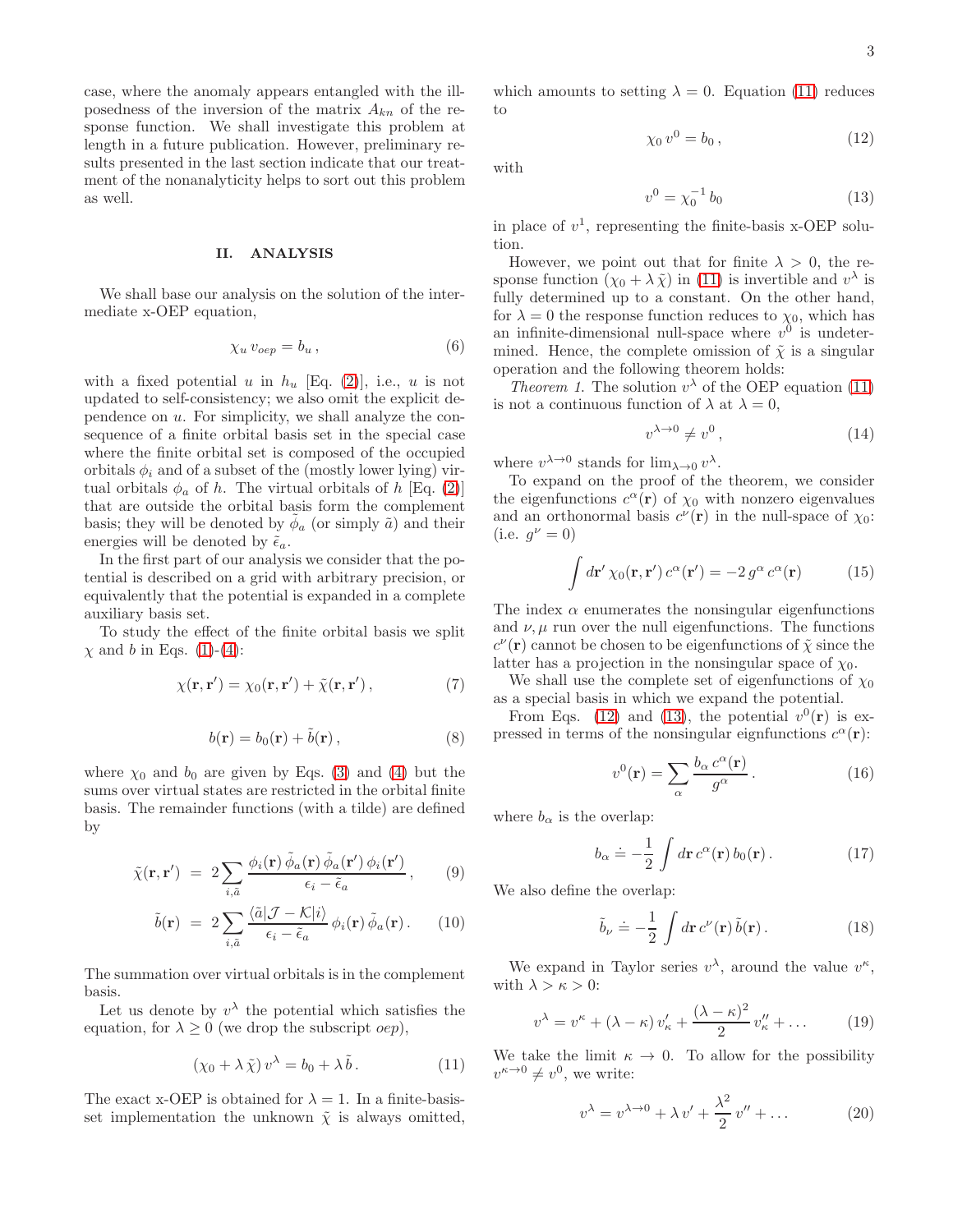To determine  $v^{\lambda \to 0}$ , we substitute [\(20\)](#page-2-3) in [\(11\)](#page-2-0), use [\(12\)](#page-2-1), and keep up to first order in  $\lambda$ :

<span id="page-3-0"></span>
$$
\chi_0 v^{\lambda \to 0} + \lambda \left( \chi_0 v' + \tilde{\chi} v^{\lambda \to 0} \right) = \chi_0 v^0 + \lambda \tilde{b}.
$$
 (21)

From the zero-order equation,  $\chi_0 v^{\lambda \to 0} = \chi_0 v^0$ , we obtain that  $\bar{v} \doteq v^{\lambda \to 0} - v^0$  is a null vector of  $\chi_0$  and can be expanded in the null eigenfunctions of  $\chi_0$ ,

$$
\bar{v}(\mathbf{r}) = \sum_{\mu} \bar{v}_{\mu} c^{\mu}(\mathbf{r}). \qquad (22)
$$

The potential  $\bar{v}$  is a measure of the discontinuity.

The linear term in Eq. [\(21\)](#page-3-0) gives:

$$
\chi_0 v' + \tilde{\chi} v^0 + \tilde{\chi} \bar{v} = \tilde{b}.
$$
 (23)

Multiplying by  $c^{\nu}(\mathbf{r})$ , integrating over **r**, and using

$$
\int d\mathbf{r} \, c^{\nu}(\mathbf{r}) \, \chi_0(\mathbf{r}, \mathbf{r}') = 0 \,, \tag{24}
$$

we obtain,

$$
\sum_{\mu} \tilde{\chi}_{\nu\mu} \,\bar{v}_{\mu} = \tilde{b}_{\nu} - \sum_{\alpha} \tilde{\chi}_{\nu\alpha} \frac{b_{\alpha}}{g^{\alpha}},\tag{25}
$$

where,

$$
\tilde{\chi}_{\nu\mu} \doteq -\frac{1}{2} \iint d\mathbf{r} \, d\mathbf{r}' \, c^{\nu}(\mathbf{r}) \, \tilde{\chi}(\mathbf{r}, \mathbf{r}') \, c^{\mu}(\mathbf{r}'), \quad (26)
$$

$$
\tilde{\chi}_{\nu\alpha} \doteq -\frac{1}{2} \iint d\mathbf{r} \, d\mathbf{r}' \, c^{\nu}(\mathbf{r}) \, \tilde{\chi}(\mathbf{r}, \mathbf{r}') \, c^{\alpha}(\mathbf{r}'). \tag{27}
$$

The null-space of  $\chi_0$  (where  $c^{\nu}$  and  $c^{\mu}$  lie) is a proper subset of the nonsingular space of  $\tilde{\chi}$  and hence the matrix  $\tilde{\chi}_{\nu\mu}$  is well-defined and invertible. Also, the nonsingular space of  $\tilde{\chi}$  overlaps with the nonsingular space of  $\chi_0$ (where  $c^{\alpha}$  lie) and the matrix  $\tilde{\chi}_{\nu\alpha}$  does not vanish identically. We finally have:

<span id="page-3-1"></span>
$$
\bar{v}_{\mu} = \sum_{\nu} \tilde{\chi}_{\mu\nu}^{-1} \tilde{b}_{\nu} - \sum_{\alpha,\nu} \tilde{\chi}_{\mu\nu}^{-1} \tilde{\chi}_{\nu\alpha} \frac{b_{\alpha}}{g^{\alpha}}.
$$
 (28)

In general, the right-hand side and hence  $\bar{v}$  are not expected to vanish. This completes the proof that  $v^{\lambda}$  is discontinuous at  $\lambda = 0$ . QED

Equation [\(28\)](#page-3-1) determines  $\bar{v}$  in the null-space of  $\chi_0$ . In order to calculate  $\bar{v}$  from Eq. [\(28\)](#page-3-1) we need some knowledge of  $\tilde{\chi}$ . In the next section we shall use the Unsöld approximation to approximate  $\tilde{\chi}$ .

To conclude this section, it is important to note that the nonanalyticity of OEP at  $\lambda = 0$  is the result of the truncation of the orbital basis set. So far we have taken that the potential is either represented on a grid with arbitrary precision, or that it is expanded in terms of the complete set of eigenfunctions of  $\chi_0$ . Therefore, the finiteness of the auxiliary basis set (in practice) has not played a role. In the following, we shall expand the potential in an arbitrary but complete auxiliary basis set to complete the derivation of the new finite-basis-set OEP equations in which the potential is not discontinuous at  $\lambda = 0$ .

#### Arbitrary complete auxiliary basis set.

So far we have expressed the potential in the basis of the eigenfunctions  $\{c^{\alpha}(\mathbf{r})\}$  of the truncated densitydensity response function  $\chi_0(\mathbf{r}, \mathbf{r}')$ , complemented for completeness by an orthonormal basis  $\{c^{\nu}(\mathbf{r})\}$  in the nullspace of  $\chi_0(\mathbf{r}, \mathbf{r}')$ . Although  $\{c^p(\mathbf{r})\}, (\rho = \alpha, \nu)$ , has been a natural basis to base our analysis on, it is not a practical basis for calculations and in this section we shall make a change of basis in the auxiliary space and expand the potential in an arbitrary but complete auxiliary basis set  $\{\xi_n(\mathbf{r})\}\$ . Of course, in practice, the auxiliary basis set is never complete; however, the finiteness of the auxiliary basis set is not expected to introduce any further nonanalyticity in the potential. In addition, the new finite-basis OEP equations, derived in this section, give meaningful results for a finite auxiliary basis as long as the latter is large enough to overlap with the null-space of  $\chi_0$ .

In the following, we use a complete auxiliary basis set  $\{\xi_n\}$  to expand the eigenfunctions of the response function,

<span id="page-3-2"></span>
$$
c^{p}(\mathbf{r}) = \sum_{n} c_{n}^{p} \xi_{n}(\mathbf{r}), \quad p = \alpha, \nu. \tag{29}
$$

Equation [\(29\)](#page-3-2) defines the transformation between the auxiliary bases:  $\{c^p(\mathbf{r})\}\to \{\xi_n(\mathbf{r})\}.$ 

Substituting Eq. [\(29\)](#page-3-2) in the eigenvalue equation [\(15\)](#page-2-4) and using [\(5\)](#page-1-2), we obtain that the coefficients satisfy the generalized eigenvalue equations

$$
\sum_{n} A_{kn} c_n^{\alpha} = g^{\alpha} \sum_{n} \langle \xi_k | \xi_n \rangle c_n^{\alpha}, \qquad (30)
$$

$$
\sum_{n} A_{kn} c_n^{\nu} = 0, \qquad (31)
$$

where  $A_{kn}$  in Eq. [\(5\)](#page-1-2) is given explicitly by

$$
A_{kn} = \sum_{i,a} \frac{\langle i | \xi_k | a \rangle \langle a | \xi_n | i \rangle}{\epsilon_a - \epsilon_i}.
$$
 (32)

To distinguish from the previous basis of the eigenfunctions of  $\chi_0$ , we use capital letters for the matrix elements of the response function with the auxiliary basis  $\{\xi_n(\mathbf{r})\}$ and for the overlap of the auxiliary basis functions with  $b_0(\mathbf{r})$  and  $b(\mathbf{r})$ ,

$$
\tilde{A}_{kn} \doteq -\frac{1}{2} \iint d\mathbf{r} \, d\mathbf{r}' \, \xi_k(\mathbf{r}) \, \tilde{\chi}(\mathbf{r}, \mathbf{r}') \, \xi_n(\mathbf{r}'), \quad (33)
$$

$$
B_k \doteq -\frac{1}{2} \int d\mathbf{r} \,\xi_k(\mathbf{r}) \, b_0(\mathbf{r}) \,, \tag{34}
$$

$$
\tilde{B}_k \doteq -\frac{1}{2} \int d\mathbf{r} \,\xi_k(\mathbf{r}) \,\tilde{b}(\mathbf{r}) \,. \tag{35}
$$

From [\(4\)](#page-0-2)  $B_k$  becomes explicitly

$$
B_k = \sum_{i,a} \frac{\langle i | \xi_k | a \rangle \langle a | \mathcal{J} - \mathcal{K} | i \rangle}{\epsilon_a - \epsilon_i}.
$$
 (36)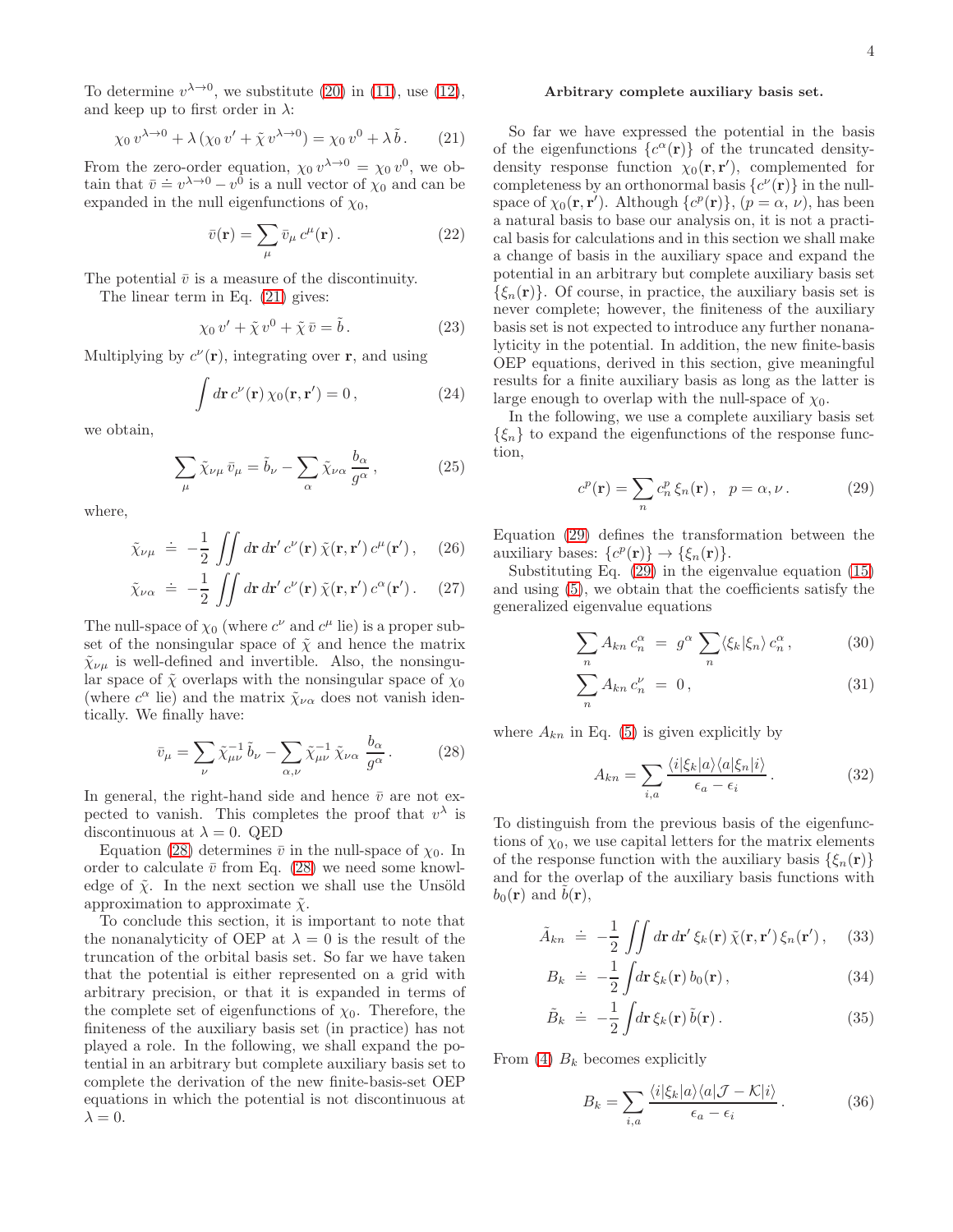Obviously, we cannot have  $\tilde{\chi}$  and  $\tilde{b}$  exactly. We approximate [\[26\]](#page-7-12) the energy differences in the denominators of  $\tilde{\chi}$  and  $\tilde{b}$  by a constant,  $\Delta \simeq \tilde{\epsilon}_{u,a} - \epsilon_{u,i}$  and then use the closure relation. The matrix elements become:

<span id="page-4-0"></span>
$$
\tilde{A}_{kn} = \sum_{i} \langle i | \xi_k \xi_n | i \rangle - \sum_{i,j} \langle i | \xi_k | j \rangle \langle j | \xi_n | i \rangle \qquad (37)
$$

<span id="page-4-1"></span>
$$
\tilde{B}_k = \sum_i \langle i | \xi_k (\mathcal{J} - \mathcal{K}) | i \rangle - \sum_{i,j} \langle i | \xi_k | j \rangle \langle j | \mathcal{J} - \mathcal{K} | i \rangle \tag{38}
$$

In Eqs. [\(37\)](#page-4-0) and [\(38\)](#page-4-1) we have ignored a term in  $\tilde{A}_{kn}$  and a term in  $\tilde{B}_k$ , whose contribution in the OEP equation below, in the limit  $\lambda \to 0$ , vanishes smoothly.

Next, we expand the potential in the new basis,

$$
v^{\lambda}(\mathbf{r}) = \sum_{n} v_n^{\lambda} \xi_n(\mathbf{r}). \qquad (39)
$$

In matrix form the OEP equation [\(11\)](#page-2-0) becomes

<span id="page-4-2"></span>
$$
\sum_{n} (A_{kn} + \lambda \tilde{A}_{kn}) v_n^{\lambda} = B_k + \lambda \tilde{B}_k , \qquad (40)
$$

With definitions [\(37,](#page-4-0)[38\)](#page-4-1),  $\lambda$  in Eq. [\(40\)](#page-4-2) stands for  $\lambda/\Delta$ . In the limits  $\lambda \to 0$  and  $\lambda \to \infty$  our results are independent of ∆.

For fixed  $\lambda$  the solution of Eq. [\(40\)](#page-4-2) is

<span id="page-4-3"></span>
$$
v_n^{\lambda} = \sum_k (A + \lambda \tilde{A})_{nk}^{-1} (B_k + \lambda \tilde{B}_k)
$$
 (41)

For  $\lambda \to \infty$ , we observe that  $v^{\infty}$  satisfies the effective local potential (ELP) equations [\[24,](#page-7-14) [25\]](#page-7-11):

<span id="page-4-8"></span>
$$
v_n^{\infty} = \sum_k \tilde{A}_{nk}^{-1} \tilde{B}_k . \tag{42}
$$

In the literature, the ELP potential  $v^{\infty}$  is also known as common-energy-denominator approximation (CEDA)[\[23](#page-7-15)], or local Hartree-Fock (LHF)[\[22\]](#page-7-16).

The same analysis, Eqs. [\(20\)](#page-2-3)-[\(28\)](#page-3-1), which led us to conclude that the potential  $v^{\lambda}$  in Eq. [\(11\)](#page-2-0) is discontinuous applies to Eqs. [\(40\)](#page-4-2) and [\(41\)](#page-4-3). For small  $\lambda$ , the potential  $v^{\lambda}$  tends to the limit

<span id="page-4-6"></span>
$$
v^{\lambda \to 0} = v^0 + \bar{v}.\tag{43}
$$

The two components  $v^0$  and  $\bar{v}$  are given by Eqs. [\(16\)](#page-2-5) and [\(28\)](#page-3-1). We expand  $v^0$  and  $\bar{v}$  in the auxiliary basis set,

<span id="page-4-7"></span>
$$
v^{0}(\mathbf{r}) = \sum_{n} v_{n}^{0} \xi_{n}(\mathbf{r}), \quad \bar{v}(\mathbf{r}) = \sum_{n} \bar{v}_{n} \xi_{n}(\mathbf{r}) \quad (44)
$$

The change of the auxiliary basis  $\{c^p(\mathbf{r})\} \to \{\xi_n(\mathbf{r})\}$  is given by Eq. [\(29\)](#page-3-2). It is straightforward to obtain

$$
v_n^0 = \sum_{\alpha} c_n^{\alpha} v_{\alpha}^0, \qquad (45)
$$

$$
\bar{v}_n = \sum_{\mu} c_n^{\mu} \,\bar{v}_{\mu} \,, \tag{46}
$$

$$
b_{\alpha} = \sum_{k} c_{k}^{\alpha} B_{k} , \qquad (47)
$$

$$
\tilde{b}_{\nu} = \sum_{k} c_{k}^{\nu} \tilde{B}_{k} . \qquad (48)
$$

Finally, Eqs. [\(16\)](#page-2-5) and [\(28\)](#page-3-1) become

<span id="page-4-4"></span>
$$
v_n^0 = \sum_{\alpha} \frac{c_n^{\alpha}}{g^{\alpha}} \sum_k c_k^{\alpha} B_k , \qquad (49)
$$

<span id="page-4-5"></span>
$$
\bar{v}_n = \sum_{\mu,\nu,k} c_n^{\mu} \tilde{\chi}_{\mu\nu}^{-1} c_k^{\nu} \tilde{B}_k - \sum_{\alpha,\mu,\nu} c_n^{\mu} \tilde{\chi}_{\mu\nu}^{-1} \tilde{\chi}_{\nu\alpha} \frac{\sum_k c_k^{\alpha} B_k}{g^{\alpha}}.
$$
\n(50)

In contrast to Eq. [\(28\)](#page-3-1), the matrices  $\tilde{\chi}_{\mu\nu}$  and  $\tilde{\chi}_{\nu\alpha}$  above are not given exactly but within the Unsöld approximation:

$$
\tilde{\chi}_{\mu\nu} = \sum_{k,n} c_k^{\mu} \tilde{A}_{kn} c_n^{\nu}, \quad \tilde{\chi}_{\nu\alpha} = \sum_{k,n} c_k^{\nu} \tilde{A}_{kn} c_n^{\alpha} \qquad (51)
$$

Therefore, Eqs. [\(49\)](#page-4-4) and [\(50\)](#page-4-5) determine  $v^0$  exactly but  $\bar{v}$ only approximately.

The finite-basis x-OEP equations [\(43\)](#page-4-6), [\(44\)](#page-4-7), [\(49\)](#page-4-4), and [\(50\)](#page-4-5) are the main result of this work. In these equations, the discontinuity of the potential  $v^{\lambda}$  as a function of  $\lambda$  at  $\lambda = 0$  is evident. Until now, the potential  $v^0$  played the role of finite-basis x-OEP. It is obtained by truncating the singular eigenvectors of A and subsequently inverting A in the space of nonsingular eigenvectors. The component  $\bar{v}$  of  $v^{\lambda \to 0}$  determines x-OEP in parts of the auxiliary space where  $v^0$  is undetermined. For example, the first term on the right-hand side of Eq. [\(50\)](#page-4-5) is the projection of  $v^{\infty}$  in the null-space of  $A_{kn}$ . Also if the null-space of  $A_{kn}$  artificially included all the eigenvectors of  $A_{kn}$ , then from Eqs. [\(42\)](#page-4-8), [\(49\)](#page-4-4), and [\(50\)](#page-4-5), we would have  $v^0 = 0$  and  $v^{\lambda \to 0} = \overline{v} = v^{\infty}$ .

The total energy as a function of  $\lambda$  is continuous, i.e., the total energy of  $v^{\lambda \to 0}$  is the same as that of  $v^0$ .

#### III. NUMERICAL EXAMPLES

The eigenvalue spectrum of  $A_{kn}$  for the Ne atom, using different basis set combinations for orbital and auxiliary basis sets, is shown in Fig. [1.](#page-1-0) In our calculations, we use Hartree-Fock (HF) orbitals in place of  $\phi_{u,i}, \epsilon_{u,i}, \phi_{u,a}$  and  $\epsilon_{u,a}$ . A gap separates the zero from the nonzero eigenvalues for the cc-pVDZ orbital basis set and four auxiliary basis sets. In Fig. [2,](#page-1-1) we show that the four different potentials  $v^0$  converge with expanding auxiliary basis to a potential that is characteristic of the orbital basis only. In Fig. [3,](#page-5-0) we perform the same test for the newly defined complementary potential  $\bar{v}$ . Again, we observe that the four different potentials  $\bar{v}$  converge and the converged potential depends only on the orbital basis.

In Fig. [4,](#page-5-1) (Ne atom, cc-pVDZ and uncontracted ccpVDZ orbital and auxiliary basis sets), we investigate numerically the interpolation of the potential  $v^{\lambda}$  between the limiting potentials  $v^{\lambda \to 0}$  and  $v^{\infty}$  by plotting the potential difference  $v^{\lambda} - v^{\lambda \to 0}$ . The smooth convergence of  $v^{\lambda}$  toward the two limits for small and for large  $\lambda$  can be seen clearly. On the scale of the plot, the potential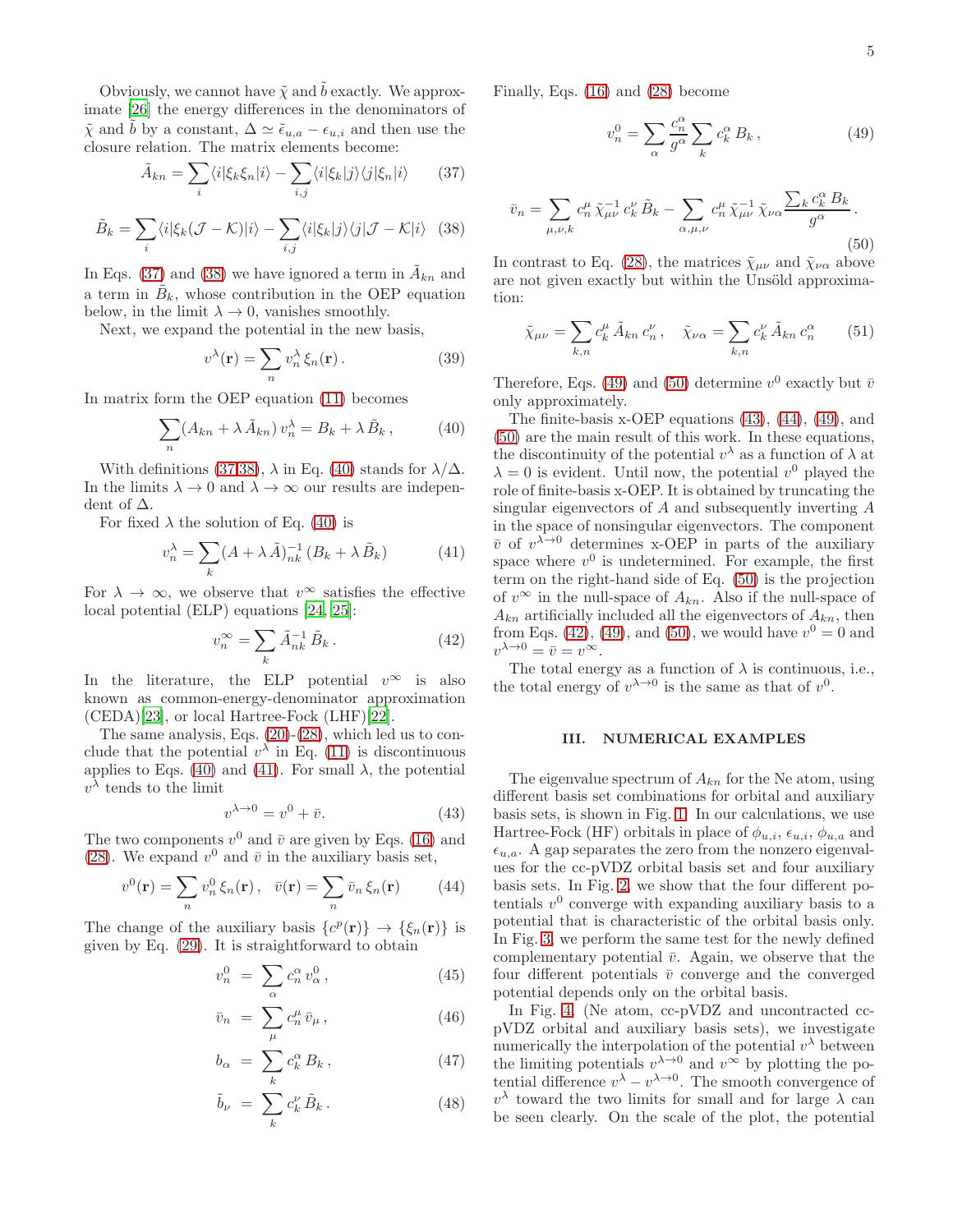

<span id="page-5-0"></span>Figure 3: The exchange part,  $\bar{v}_x$  of the correction potentials  $\bar{v}$ , from Eqs. [\(43,](#page-4-6) [50\)](#page-4-5), corresponding to the potentials  $v_x^0$ shown in Fig. [2](#page-1-1) for the Ne atom.

 $v^{\lambda}$  is on top of  $v^{\infty}$  already at  $\lambda = 10$ . For  $\lambda = 10^{-8}$ the potential  $v^{\lambda}$  is indistinguishable from  $v^{\lambda \to 0}$  and their difference vanishes.



<span id="page-5-1"></span>Figure 4: Differences of the exchange potentials  $v_x^{\lambda} - v_x^{\lambda \to 0}$ for various values of  $\lambda$  for the Ne atom with cc-pVDZ and uncontracted cc-pVDZ for the orbital and auxiliary basis set respectively. The potentials  $v_x^{\lambda}$  are calculated using Eq. [\(41\)](#page-4-3), and  $v_x^{\lambda \to 0}$  is calculated using Eqs. [\(43\)](#page-4-6), [\(44,](#page-4-7) [\(49,](#page-4-4) and [\(50\)](#page-4-5). The red long-dashed line is the difference  $v_x^{\infty} - v_x^{\lambda \to 0}$ , where  $v_{\rm x}^{\infty}$  is calculated with Eq. [\(42\)](#page-4-8).

The limiting potential  $v^{\lambda \to 0}$  appears in Fig. [5\(](#page-6-0)a) (ccpVDZ and uncontracted cc-pVDZ for orbital and auxiliary basis sets), together with the potentials  $v^{0.0001}$  and  $v^{\infty}$ , and for reference the full numerical grid result from Ref. [15.](#page-7-13) The potential  $v^{\lambda \to 0}$  lies almost on top of  $v^{0.0001}$ and is quite close to the exact potential. Thus, by adding  $\bar{v}$  to  $v^0$ , the anomalous oscillatory behaviour of  $v^0$  was corrected. This effect is further demonstrated in the inset of Fig. [5\(](#page-6-0)a) where we show the two constituent potentials

 $v^0$  and  $\bar{v}$  and their sum  $v^{\lambda \to 0}$ . For this particular basis set, the total energy of x-OEP, for  $\lambda = 0$  and  $\lambda \to 0$ , is identical to HF total energy.

For each pair of orbital and auxiliary basis sets the plots of the potentials  $v^0$  and  $v^{\lambda \to 0}$  are shifted by the same constant, which equals the difference between the highest occupied eigenvalues in the HF and the  $v^{\lambda \to 0}$ OEP calculations. No shift is applied to the correction potentials  $\bar{v}$ .

#### Ill-posed inversion of  $A_{kn}$

In general, the problem of how to separate the singular  $(g^{\nu})$  from the nonsingular  $(g^{\alpha})$  eigenvalues of  $A_{kn}$ is considered not straightforward and ill-posed [\[20,](#page-7-9) [27\]](#page-7-17). We focus on this problem in a forthcoming publication [\[28\]](#page-7-18), where we follow Ref. [\[20\]](#page-7-9) and employ Tikhonov's regularization theory [\[29](#page-7-19)], after deriving an appropriate regularizing function for x-OEP, from the energy difference  $T_u[v]$  in Ref. [10.](#page-7-5) In the rest of the section we present a simpler and preliminary analysis.

An example where the logarithms of the eigenvalues of  $A_{kn}$  spread almost uniformly between singular and nonsingular values is shown in Fig. [1](#page-1-0) for the Ne atom for orbital and auxiliary basis sets cc-pVTZ and uncontracted cc-pVTZ, respectively. In Fig. [1,](#page-1-0) we observe that the logarithms of the eigenvalues fall broadly in two groups with different slopes for increasing eigenvalue index  $p$ . In the first group, with  $p \leq 42$ , the slope is not steep and the logarithms of the eigenvalues fall off rather slowly. In the second group, with  $p \geq 43$  the logarithms of the eigenvalues fall off faster.

In Fig. [6,](#page-6-1) we plot the difference  $log_{10}(g^{p+1}) - log_{10}(g^p)$ of consecutive eigenvalues versus the eigenvalue index  $p$ . We see there is a sharp increase in this difference as the eigenvalue index crosses the value from one group to the other. The lowest eigenvalue in the first group is  $g^{\alpha}$  =  $1.04 \times 10^{-3}$ .

Next, to obtain more rigorously the cutoff eigenvalue for the null-space of  $A_{kn}$ , we start with trial values of the cutoff which are too large (with correspondingly too large trial null-space). We reduce the cutoff value gradually, changing the division between the effective null-space of  $A_{kn}$  and the effective nonsingular space of  $A_{kn}$ , by transferring, one by one, eigenvectors from the former to the latter. This is straightforward since there is a finite number of discrete eigenvalues. At each step we calculate the potentials,  $v(\mathbf{r})$  and  $w(\mathbf{r})$ , from Eqs. [\(43\)](#page-4-6), [\(49\)](#page-4-4), and [\(50\)](#page-4-5) before and after the shift of the eigenvector respectively. We monitor the step change of the potential by calculating the root-square difference,

$$
\Delta v = \sqrt{\int_R d\mathbf{r} \left[ v(\mathbf{r}) - w(\mathbf{r}) \right]^2}.
$$
 (52)

 $\int_R$  denotes integration up to a large radius R, to prevent divergence of the integral. When the eigenvalues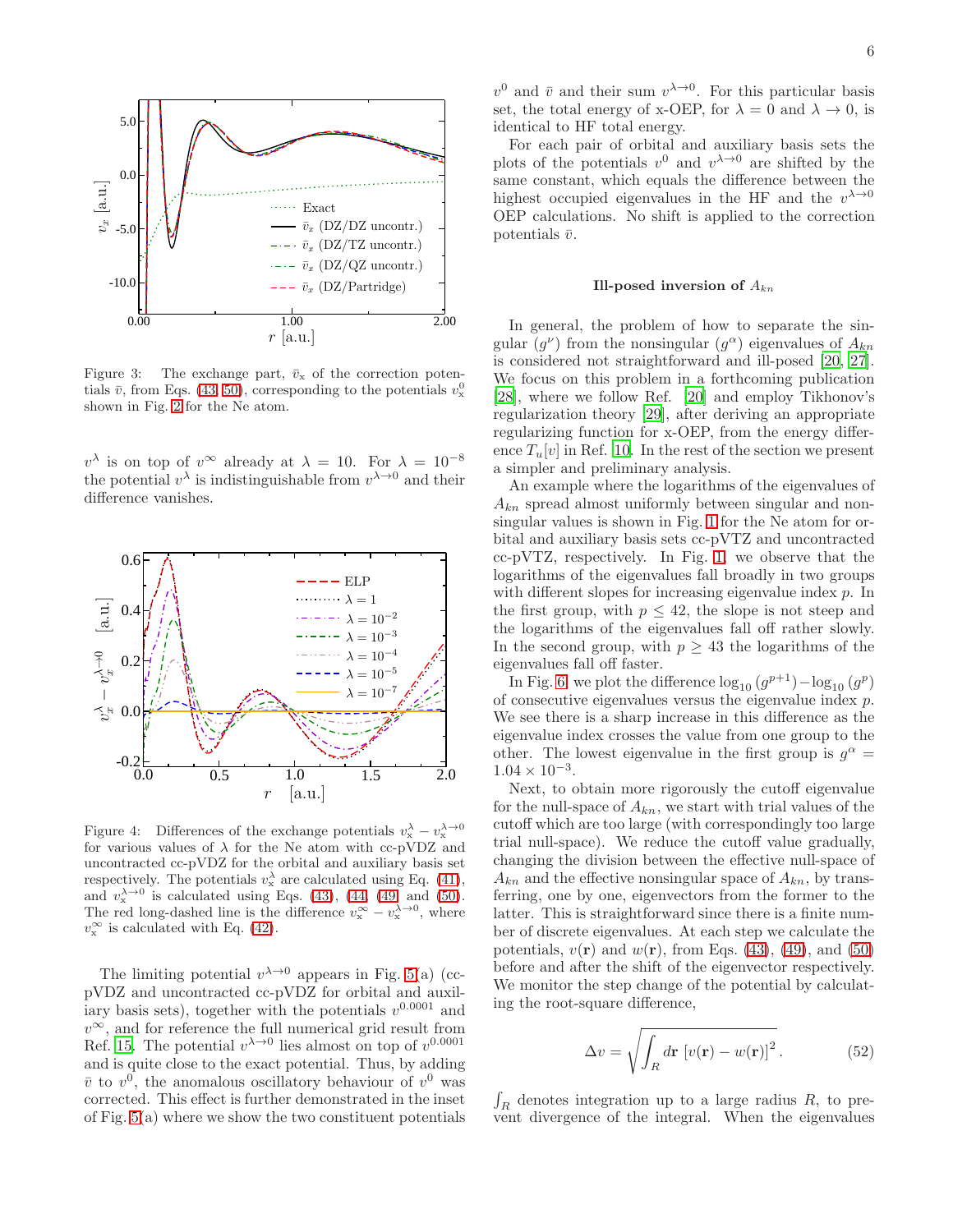

<span id="page-6-0"></span>Figure 5: Exchange potentials, for  $\lambda \to \infty$ ,  $\lambda \to 0$ , of the Ne atom using two different combinations for the orbital and auxiliary basis sets: (a) cc-pVDZ and cc-pVDZ uncontracted and (b) cc-pVTZ and uncontracted cc-pVTZ. The full numerical result from Ref. [15](#page-7-13) on a grid is shown as exact. In the insets, the two strongly oscillating components of  $v_x^{\lambda \to 0}$  of Eq. [\(28\)](#page-3-1) are shown. Potentials for  $\lambda = 0.0001$  and  $\lambda = 0.001$  are also shown in (a) and (b), respectively.  $v_x^*$  in (b) is obtained by transferring an extra eigenvector (with eigenvalue  $\lt 1.04^{-3}$ ) from the effective null-space of  $A_{kn}$  to the effective nonsingular space.



<span id="page-6-1"></span>Figure 6: The step change of potential  $\Delta v$  (circles) and the quantity  $\log_{10} (g^{p+1}) - \log_{10} (g^p)$  (stars) vs the index p of the eigenvalues (in order of decreasing magnitude) of the matrix  $A_{kn}$  for Ne with cc-pVTZ and uncontracted cc-pVTZ orbital and auxiliary basis sets.

are degenerate, we keep or remove the degenerate eigenvectors together in each step. In Fig. [6,](#page-6-1) we plot the step change of the potential  $\Delta v$  versus the eigenvalue index p (Ne atom, basis sets cc-pVTZ and uncontracted cc-pVTZ,  $R=2$  a.u.). It is shown that the resulting x-OEPs from Eqs. [\(43\)](#page-4-6), [\(49\)](#page-4-4), and [\(50\)](#page-4-5) change slowly and converge until a truly singular eigenvalue is reached. At the step when the latter is transferred from the null-space to the nonsingular space, the change of potential  $\Delta v$  is abruptly much larger than previous steps. We obtain that the smallest nonsingular eigenvalue of  $A_{kn}$  is again  $g^{\alpha} = 1.04 \times 10^{-3}$ .

Comparing the two data sets in Fig. [6,](#page-6-1) it is evident that the behavior of the step change in the potential, versus eigenvalue index p correlates well with the difference of the logarithms of consecutive eigenvalues, a simpler procedure that does not require the calculation of the potential in order to determine the cutoff.

The corresponding exchange potential  $v_x^{\lambda \to 0}$  is shown in Fig. [5\(](#page-6-0)b) for cc-pVTZ and uncontracted cc-pVTZ orbital and auxiliary basis sets. We also show  $v_x^{\infty}$  (ELP) and  $v_x^{0.001}$  i.e., the potential for  $\lambda$  equal to the smallest nonsingular eigenvalue. Again,  $v_x^{\lambda \to 0}$  and  $v_x^{0.001}$  lie almost on top of each other. The oscillatory potential  $v_x^*$ in Fig. [5\(](#page-6-0)b) results from transferring an additional eigenvector (with the largest eigenvalue) from the null to the nonsingular space of  $A_{kn}$ . The corresponding change of potential is the first large step change  $\Delta v$  in Fig. [6.](#page-6-1)

In the inset, as in Fig.  $5(a)$ , we show the complementary (oscillatory) potentials  $v^0$  and  $\bar{v}$  and their wellbehaved sum  $v^{\lambda \to 0}$ . The total energies for  $v^{\lambda \to 0}$  and  $v^{0.001}$  are almost identical and are  $3 \times 10^{-4}$  hartrees higher than the HF energy. In the last section, the notation " $\lambda \rightarrow 0$ " merely implies use of Eqs. [\(16\)](#page-2-5), [\(28,](#page-3-1) and [\(43\)](#page-4-6) to calculate the finite basis x-OEP, with the cutoff for the null-space of A determined as described. Strictly,  $\lambda$  cannot take values lower than the small but nonzero eigenvalues in the null-space of A.

### IV. CONCLUSION

We have unveiled nonanalytic behavior of the OEP when the density-density response function is truncated with a finite orbital basis set. We proposed to employ the limiting potential  $v^{\lambda \to 0}$ , instead of  $v^0$ , for the appropriate description of finite-basis OEP. By using the Unsöld approximation, we derived amended, finite-basis, x-OEP equations [\(43\)](#page-4-6), [\(49,](#page-4-4) and [\(50\)](#page-4-5), that determine  $v^{\lambda \to 0}$  completely for any combination of orbital and (large enough)